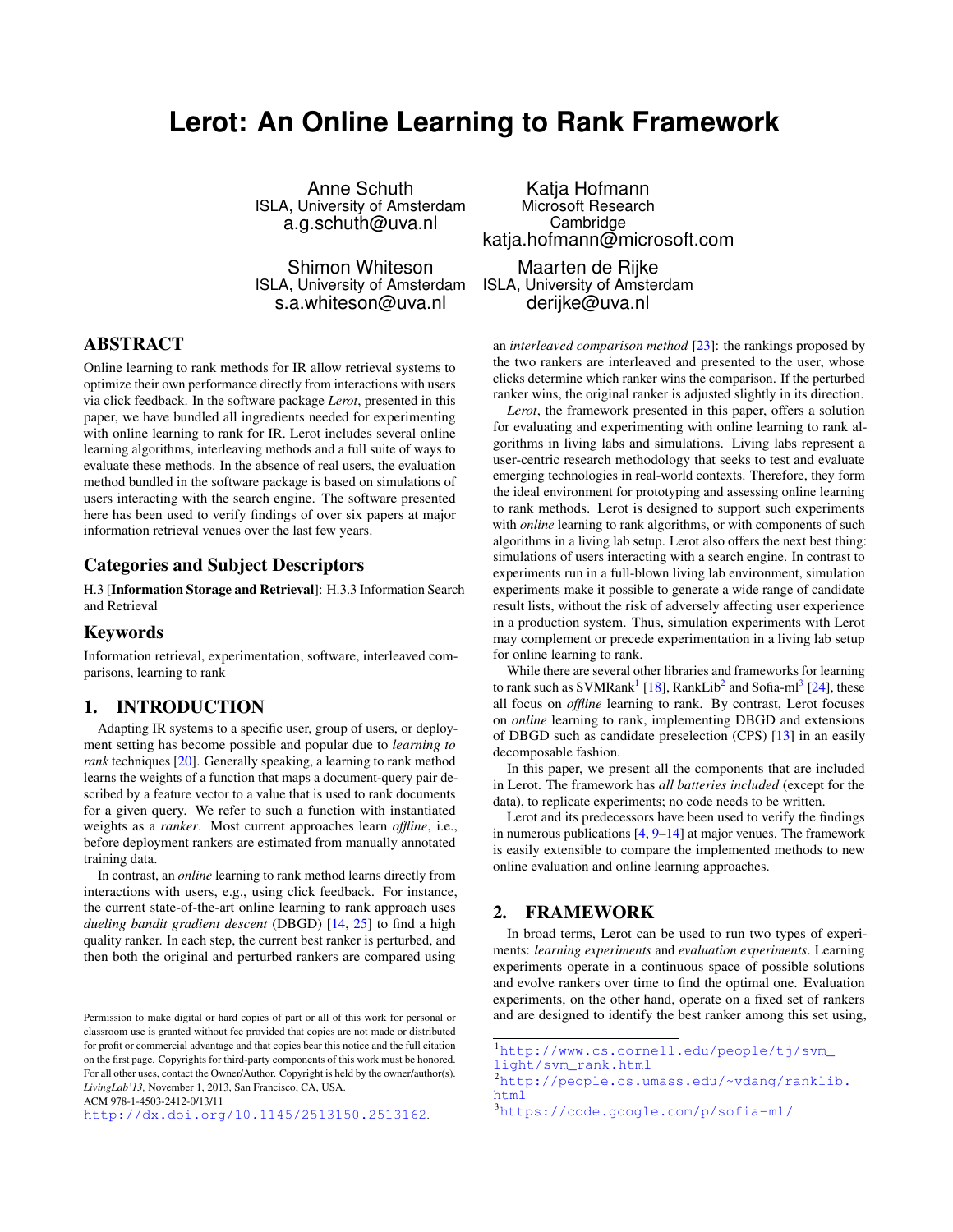<span id="page-1-0"></span>Listing 1: Minimal example of an online learning experiment that uses a list wise learning algorithm and a cascade user model to simulate clicks.

```
import sys, random
import retrieval_system, environment, evaluation,
                                               query
learner = retrieval_system.ListwiseLearningSystem(
                                              [\ldots]user_model = environment.CascadeUserModel([...])
evaluation = evaluation.NdcgEval([\ldots])
train = query.load_queries(sys.argv[1], [...])
test = query.load_queries(sys.argv[2], [...])
while True:
    q = train[random.choice(train.keys())]
    \overline{1} = learner.get_ranked_list(q)
    c = user_model.get_clicks(l, q.get_labels())
    s = learner.update_solution(c)
   print evaluation.evaluate_all(s, test)
```
for instance, interleaved comparisons. This paper mostly focuses on describing the learning experiments.

A minimal example $4$  of a learning algorithm embedded in a simulation with a user model is shown in Listing [1.](#page-1-0) The example defines a learner (see Section [2.1\)](#page-1-1), a user model (see Section [2.3\)](#page-2-0), an evaluation method (see Section [2.4\)](#page-2-1), and lists of training and test queries with labels. If real users are available, they are the source of the training queries and the clicks. In their absence, the queries come from a dataset and the clicks from a click model that uses relevance judgements. The queries  $\sigma$  are observed in a random order, a ranked list  $\perp$  is produced by the learner, this ranking is sent to the click model and the clicks  $\circ$  it produces, in turn, are observed by the learner so that it can update the solution. The updated solution s is then evaluated on the test queries. In theory, this process continues indefinitely.

#### <span id="page-1-1"></span>2.1 Learning Algorithms

The learner in Listing [1](#page-1-0) can be instantiated in many ways. Our framework has implementations for (1) learning from documentpairwise feedback [\[9,](#page-3-8) [17,](#page-3-9) [24,](#page-3-5) [26\]](#page-3-10); (2) learning from listwise feedback, such as dueling bandit gradient descent (DBGD) [\[25\]](#page-3-2); and (3) extensions of DBGD, such as candidate pre-selection (CPS) [\[13\]](#page-3-6).

All these methods have the exact same interface; they implement three functions, two of which are called in Listing [1.](#page-1-0)

```
\bullet 1 = get_ranked_list(q)
```
Returns a list  $1$  of documents in response to query q.

- $\bullet$  s = update\_solution(c) Updates the current solution using clicks  $\circ$  and returns the updated solution s.
- $\bullet$  s = qet\_solution() Returns the updated solution s.

Listing [2](#page-1-2) shows the implementation of the learning algorithm used by DBGD. $5$  During initialization (which we omitted from the listing) self.ranker is randomly initialized. When query q is observed, it arrives at get\_ranked\_list(). In DBDG this function creates a candidate ranker that is a variation of self.ranker. Both these

#### <span id="page-1-2"></span>Listing 2: Listwise learning algorithm, that in combination with Listing [1](#page-1-0) constitutes DBGD [\[25\]](#page-3-2).

```
class ListwiseLearningSystem(AbstractLearningSystem):
    def \_init_{\_} (self): [...]def get_ranked_list(self, q):
        u = utils.sample_unit_sphere()
        candidate = self.ranker + self.delta \star u
        l, a = self.comparison.interleave(
               self.ranker, candidate, q, self.n)
        self.l, self.a, self.q, self.u = l, a, q, u
        return l
    def update_solution(self, c):
        o = self.comparison.infer_outcome(
                        self.l, self.a, c, self.q)
        if o > 0:
            self.ranker += self.alpha * self.u
        return self.ranker
    def get_solution(self):
        return self.ranker
```
rankers are given to an interleaved comparison method (see Section [2.2\)](#page-1-3) and after storing all intermediate results, the interleaved list  $\perp$  is returned. As soon as the user interacts with this list, the clicks c arrive at the function update\_solution(). This function delegates the computation of the outcome  $\circ$  of the interleaved comparison to the interleaving method. Based on o, self.ranker is updated towards the candidate.

#### <span id="page-1-3"></span>2.2 Interleaved Comparison Methods

In recent years, several methods for *interleaved comparisons* have been developed. They can be viewed as online evaluation methods that can be applied—as opposed to TREC style evaluation—without manual labeling of relevant documents. Instead, the clicks of real users (or, in our case, simulated clicks) of the search engine are interpreted to compare two ranking algorithms. In the context of online learning, interleaved comparisons are mainly used to decide whether a candidate ranker is an improvement over the current best ranker or not. In comparison to absolute click metrics typically used in A/B testing, interleaved comparison methods reduce variance (briefly, this is because they perform within-subject as opposed to between-subject comparisons) [\[23\]](#page-3-3), and make different assumptions about how clicks should be interpreted (as relative, as opposed to absolute feedback) [\[9\]](#page-3-8).

In the Lerot framework, we have implemented the following interleaving methods: (1) balanced interleave (BI) [\[19,](#page-3-11) [23\]](#page-3-3); (2) team draft interleave (TD) [\[23\]](#page-3-3); (3) document constraints interleave (DC)  $[8]$ ; (4) probabilistic interleave (PI)  $[11]$ ; (5) optimized interleave (OI) [\[22\]](#page-3-14); and (6) vertical aware team draft interleave (TD-VA) [\[4\]](#page-3-7).

These methods also have the exact same interface; they implement the two functions that are called in Listing [2.](#page-1-2)

 $\bullet$  1, a = interleave(A, B, q, n)

Returns an interleaved list of documents  $1$  with length n of rankings produced by systems A and B for query q. The return value a can be used to store, for instance, team assignments in the case TD is used.

- $\bullet$   $\circ$  = infer\_outcome(l, a, c, q)
- Returns the outcome  $\circ$  in  $(-1, 1)$  of the interleaved comparison based on clicks  $\circ$  for query  $\circ$ , and interleaved list  $\perp$ . If  $\circ$  $< 0$  then system A wins the comparison, else if  $\circ > 0$  then B wins the comparison, otherwise the systems tie.

<sup>4</sup>This code mainly serves as an illustration (but is included in Lerot in src/scripts/run-example.py), a version that interprets the configuration files explained in Section [3.2](#page-2-2) should be preferred.

<sup>&</sup>lt;sup>5</sup>The actual implementation of DBGD included in Lerot is slightly more involved as it is configurable.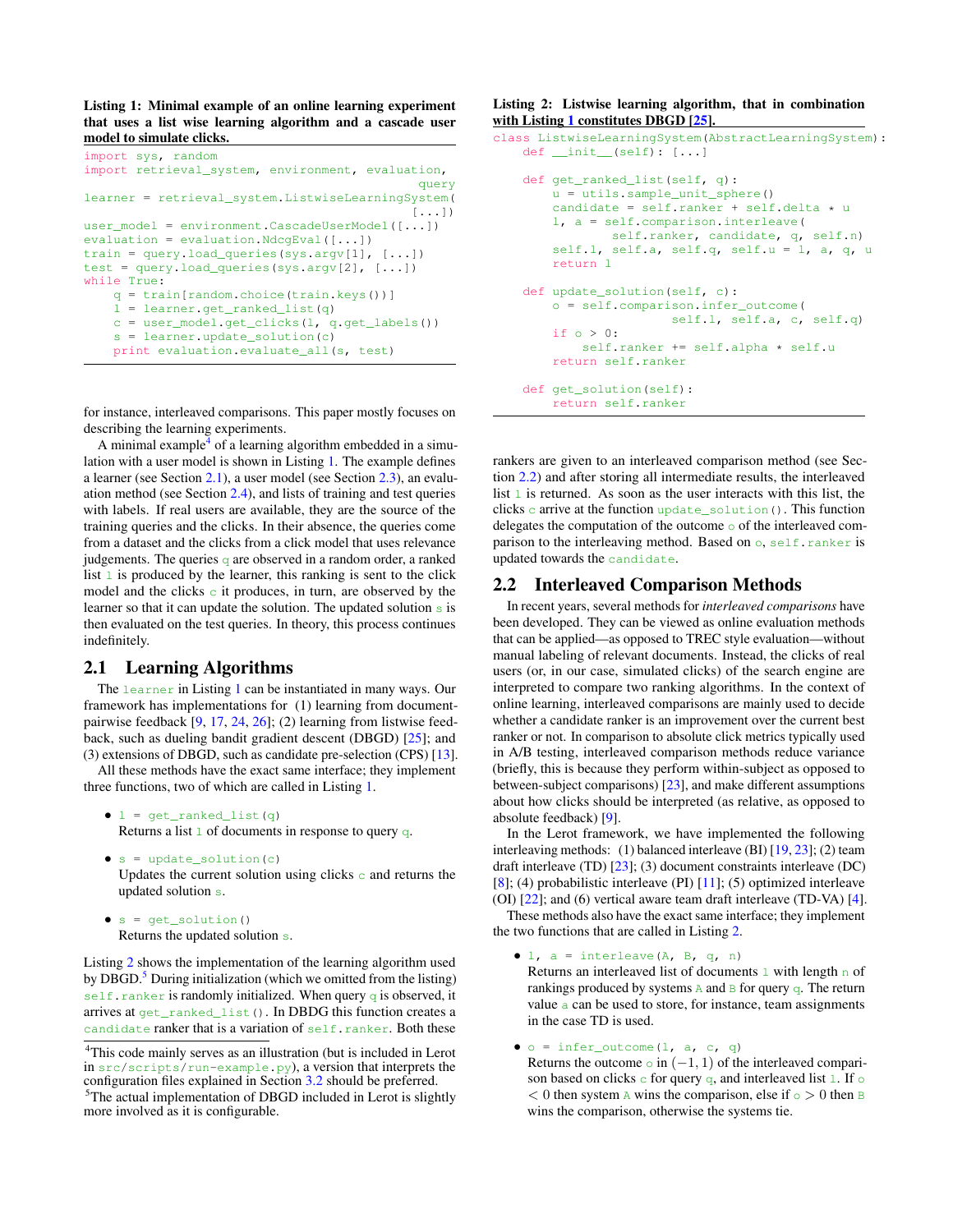The PI method requires the ranking systems to be probabilistic; the others expect a deterministic ranker. The TD-VA method requires documents to be annotated with the vertical to which they belong.

### <span id="page-2-0"></span>2.3 User Models

A user model is used to simulate user's clicking behavior. These models are aimed at predicting what users would click on given a result list with relevance judgments in response to a query. The models thus need datasets that are annotated with relevance. In Section [3.2](#page-2-2) we list some datasets that are suited. We have implemented the following click models: (1) dependent click model (DCM) [\[6,](#page-3-15) [7\]](#page-3-16), a generalization of the cascade click model [\[5\]](#page-3-17); (2) random click model (RCM); and (3) federated click model (FCM) [\[3\]](#page-3-18), in particular the attention bias model.

These models implement the user\_model in Listing [1](#page-1-0) and, again, these models all have the exact same interface; they implement the following function.

•  $c = get\_clicks(1, r)$ Returns a list of clicks  $\circ$  on documents in result list  $\perp$  given a list of relevance labels  $r$  for these documents.

Like TD-VA, the FCM requires documents to be annotated with their vertical. The click models only model the assumptions regarding how users examine result pages. They still have to be instantiated to match the situation that has to be simulated. For several instantiations of DCM, see [\[9\]](#page-3-8) and for instantiations of FCM, see [\[4\]](#page-3-7).

# <span id="page-2-1"></span>2.4 Evaluation

Evaluation can be done both online and offline. Online evaluation measures what a user experiences; i.e., the quality of interleaved lists that the user (or user model) interacts with. It is measured as a discounted sum over time. Offline evaluation measures how the current best ranker would perform on a held-out dataset. Implemented metrics are NDCG [\[1\]](#page-3-19) and a slight variation LetorNDCG [\[15\]](#page-3-20). Listing [1](#page-1-0) illustrates how and when offline metrics would be calculated in a learning setting. Extending Lerot with more metrics is a matter of creating a new class that implements the following two functions.

- score = evaluate ranking(l, q) Returns a score for the ranking  $\perp$  with respect to query q.
- mean\_score = evaluate\_all(s, queries) Returns the mean\_score for all queries if they where ranked with solution s.

# 3. IMPLEMENTATION

Lerot is implemented in python and consist of several packages (retrieval\_system, comparison, evaluation, etc). Each packages has an abstract class that defines the expected interface (as described in Section [2\)](#page-0-1) of the classes that implement it. Extending the framework is a matter of implementing such a class and changing the configuration file (see Section [3.2\)](#page-2-2) to point to the new class. Lerot is available under the GNU Lesser General Public License.

# 3.1 Installation

Prerequisities for Lerot are:

- Python 2.7;
- PyYaml;
- Numpy;
- Scipy;

#### <span id="page-2-3"></span>Listing 3: Example configuration file for a learning experiment.

```
training_queries: data/MQ2007/Fold1/train.txt
test_queries: data/MQ2007/Fold1/test.txt
feature_count: 46
num_runs: 1
num_queries: 10
query_sampling_method: random
output_dir: outdir
output_prefix: Fold1
user_model: environment.CascadeUserModel
user_model_args:
    --p_click 0:0.0,1:0.5,2:1.0
    --p_stop 0:0.0,1:0.0,2:0.0
system: retrieval_system.ListwiseLearningSystem
system_args:
    --init_weights random
    --sample_weights sample_unit_sphere
    --comparison comparison.ProbabilisticInterleave
    -delta 0.1
    --alpha 0.01
    --ranker ranker.ProbabilisticRankingFunction
    --ranker_arg 3
    --ranker_tie random
evaluation:
    - evaluation.NdcgEval
```
- Celery (when MetaExperiment is used to distribute over several machines, see Section [3.3\)](#page-3-21); and
- Gurobi<sup>[6](#page-0-0)</sup> (when OI is used as the interleaved comparison method).

Once Python (and pip) have been installed, Lerot can be installed using these commands:

```
$ pip install PyYAML numpy scipy celery
$ git clone https://bitbucket.org/ilps/lerot.git
$ cd lerot
$ python setup.py install
```
This will copy the source of Lerot into a directory called lerot in your current working directory and it will be available system wide to import into python.

# <span id="page-2-2"></span>3.2 Configuration

Lerot can be flexibly configured using yaml files. A full example of a configuration file can be found in Listing [3.](#page-2-3) For instance, to pick DCM as the user model, user\_model can be pointing to the environment.CascadeUserModel class.

Lerot requires training and test query files in SVMLight format (plain or gzipped) [\[16\]](#page-3-22). The framework has been shown to run with the LETOR 3.0 and LETOR 4.0 collections [\[21\]](#page-3-23), and the Yahoo! Learning to Rank Challenge [\[2\]](#page-3-24) and MSLR-WEB30k data sets. These data sets all consist of a number of query-documents pairs, each represented by a sparse feature vector and the relevance for each document with respect to the query is judged by professional human annotators. Relevance scales can be binary or graded.

The data set mentioned in Listing [3,](#page-2-3) e.g., MQ2007 from the LETOR 4.0 collections, can be downloaded and unpacked as follows:

```
$ mkdir data
$ wget http://research.microsoft.com/en-us/um/
    beijing/projects/letor/LETOR4.0/Data/MQ2007.rar
    -O data/MQ2007.rar
$ unrar x data/MQ2007.rar data/
```

```
6Download from http://www.gurobi.com with a free aca-
demic trial license.
```